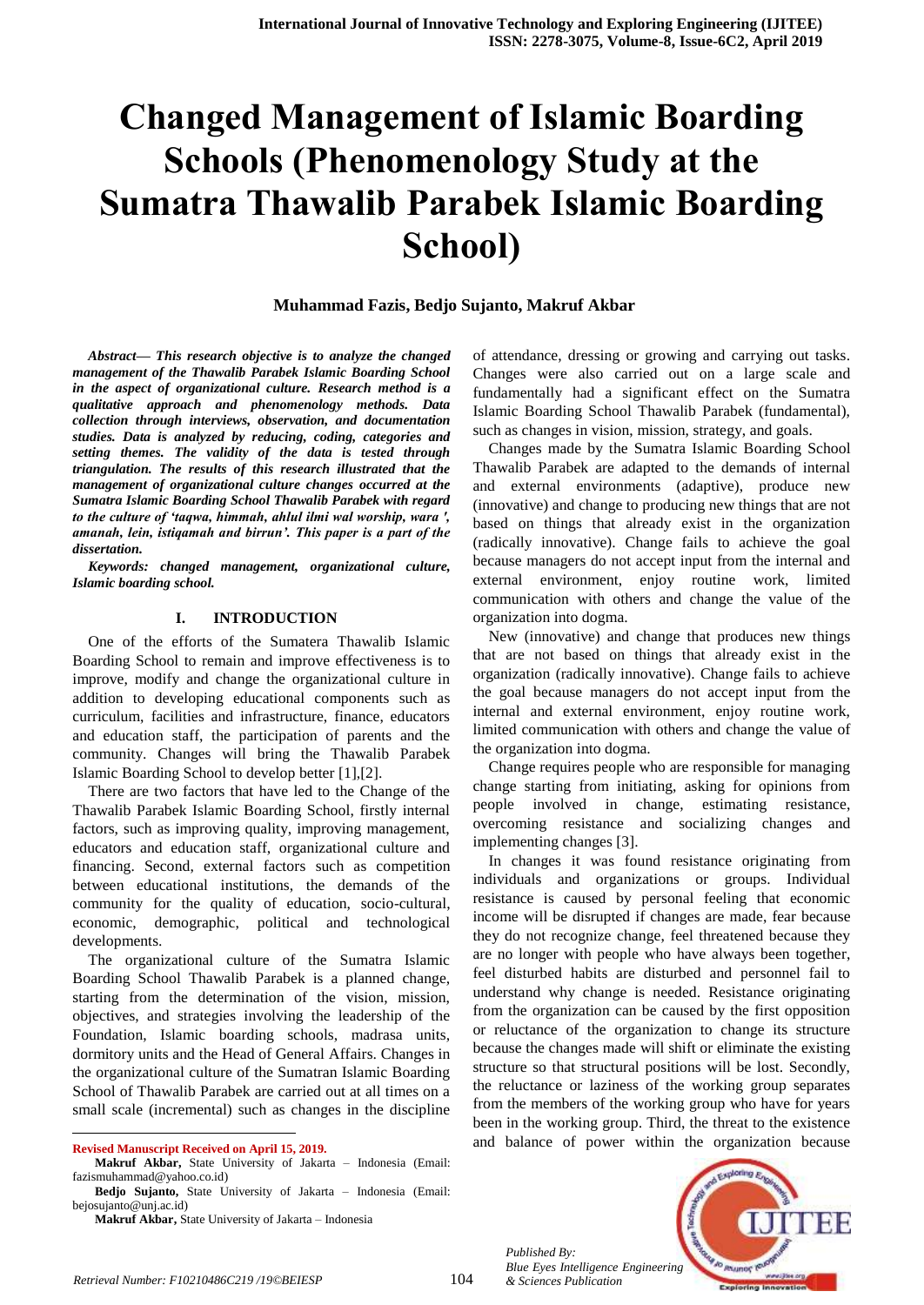certain structures/officials have more power than other structures/officials so that there will be subordination within the organization. The four failure changes made by the organization in the past can be used as reasons for group resistance to change [1]. In addition to resistance to change also it was found support for change because personnel expects better security or protection, adequate incentives, wider authority, better rewards, clearer responsibilities, better working conditions, increased self-satisfaction, personal contracts, and little time and effort was used after the changes were made [1].

Furthermore, Cornner as quoted by Wibowo [1] argues that positive support or response to change occurs in five phases, first personnel will be optimistic because change will improve organizational performance towards a better one. Second, being pessimistic about information that does not support change and is optimistic that change will make the organization better. Third, personnel hopes that the relationship of change makes the organization develop better. Fourth, personnel are optimistic about information changes and the five personnel are optimistic that changes will solve organizational problems.

Resistance to changes made by personnel can be overcome, first involving personnel in the analysis of organizational needs for change, for example, inviting personnel to discuss the current condition of the organization, whether there is still a need for change for development or enough with current conditions. Second, communicating rationalization, design, targets, and personnel affected by the change. Third, educating and training the affected personnel to be prepared for the various capabilities desired in the change so that the changes are not interpreted as punishment but as the organization's need to develop [1].

Management of organizational change is carried out with a planned change through several stages, the first exploration is to find and explore information about the current condition and existence of the organization so that the organization needs to change. Second, change planning or design changes, namely setting changed targets, goals, achievement targets, strategies, approaches, and aspects related to change. Third, the change action is to implement operational changes and the fourth stage of integration, namely to unite changes with the conditions of the existing organization.

A number of aspects are managed in organizational change, first an organizational structure that can be added and reduced, second, technology that influences and forces organizations to make changes, third, human resources that are able to adjust to organizational change and the four organizational cultures, namely personnel behavior in organizations that do not support organizations [2], [4]. Steps for changed management begin with preparation, acceptance, and commitment. The changed management of the Thawalib Parabek Islamic Boarding School is focused on the organizational culture of Islamic Boarding Schools, consisting of Culture carry out God"s commands and stop God"s prohibition, Culture strong desire in carrying out the task, Culture has knowledge and practice, Integrity culture, trusting culture, gentle culture, firm culture of establish and culture of doing good.

#### **II. RESEARCH METHOD**

This research was conducted at the Sumatra Thawalib Parabek Bukit Tinggi Islamic Boarding School in West Sumatra, Indonesia using a qualitative approach with phenomenological methods. The informants consisted of the Chairperson of the Foundation for Education and Human Resources Development, the Head of the Islamic Boarding School, the head 'Tsanawiyah Madrasah' Unit Leader, the head "Aliyah Madrasah", the Boarding Leader, the General Head, the former Foundation Management, the "Sheikh Madrasah", the Elder "Sheikh Madrasah", the teacher, the Secretary of the New Employee Reception Committee, teachers, employees, and community leaders. Data are collected through interviews, observation and documentation studies. The data collection instruments used were a list of interviews, researchers, a voice recorder, a camera, a field record hand came. Data analysis is done by reducing, coding, categories and setting themes. Testing the validity of the data is done through triangulation.

#### *Conceptual Framework*

Islamic boarding schools have an external and internal environment that can force boarding schools to change. The external environment consists of politics, economy, socioculture, demography, workforce growth and the demands of the community for the quality of education. The internal environment consists of vision and mission, strategy and objectives, the need to develop Islamic boarding schools and improve quality. Changes to Islamic boarding schools can be done on the culture of Islamic boarding schools which include culture carry out God"s commands and stop God"s prohibition, culture strong desire in carrying out the task, culture has knowledge and practice, integrity culture, trusting culture, gentle culture, firm culture of establish and culture of doing good. The cultural changes made must be maintained and maintained until the Islamic boarding school gets new pressure from the external and internal environment which forced the boarding school to make changes again (Figure 1).

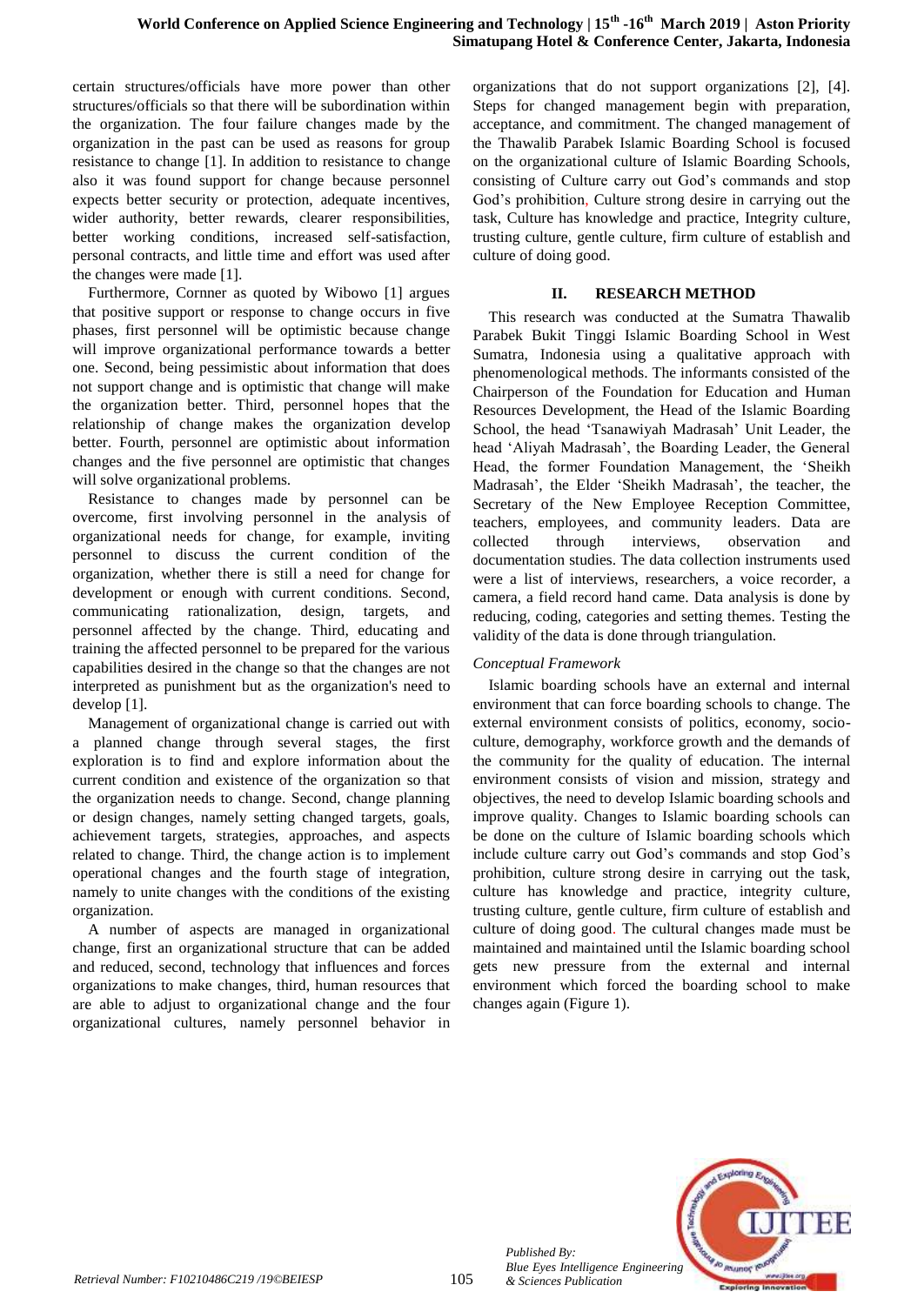

Figure 1. Conceptual Framework

106

#### **III. RESULTS AND DISCUSSION**

The results of the management study of the change in the organizational culture of the Thawalib Parabek Sumatra Islamic Boarding School consist of:

#### *A. Culture Carry Out God's Commands and Stop God's Prohibition*

The culture carry out God's commands and stop God's prohibition is the behavior of humans who carry out God's commands and stay away from God's prohibitions. Educators and boarding school education staff will behave to carry out God's commands and stop activities that are prohibited by God. The cultural change in fearing Islamic boarding schools looks as follow:

#### *A.1.Stop the Construction of Student Dormitory*

The culture carry out God's commands and stop God's prohibition can be seen from the decision of the Foundation leadership to stop the construction of rental apartments or student dormitories because the process is not in accordance with the specifications stated in the contract, even though the construction is funded by the Ministry of Public Works and Housing. Development can be continued if the

workmanship is in accordance with the specifications stated in the contract. The leadership of the Foundation accepts that the Ministry of Public Works and Public Housing decides not to continue the construction of a rental apartment because the Foundation's leadership requests that construction work is adjusted to the specifications stated in the contract. If the Foundation allows the construction of rental apartments that are not in accordance with the specifications, then the Foundation does not prevent harm and the Foundation will also let the crime happen. This certainly contradicts with the values of piety, namely guarding oneself against actions that are prohibited by God.

#### *A.2. Implementation of Duties of Educators and Education Staff*

The culture strong desire in carrying out the task can be seen from the implementation of the task of educators and education in accordance with the regulations or agreements between educators and education staff with the Foundation, for example, arriving at the time, returning on time, carrying out assignments and praying at the mosque with student.

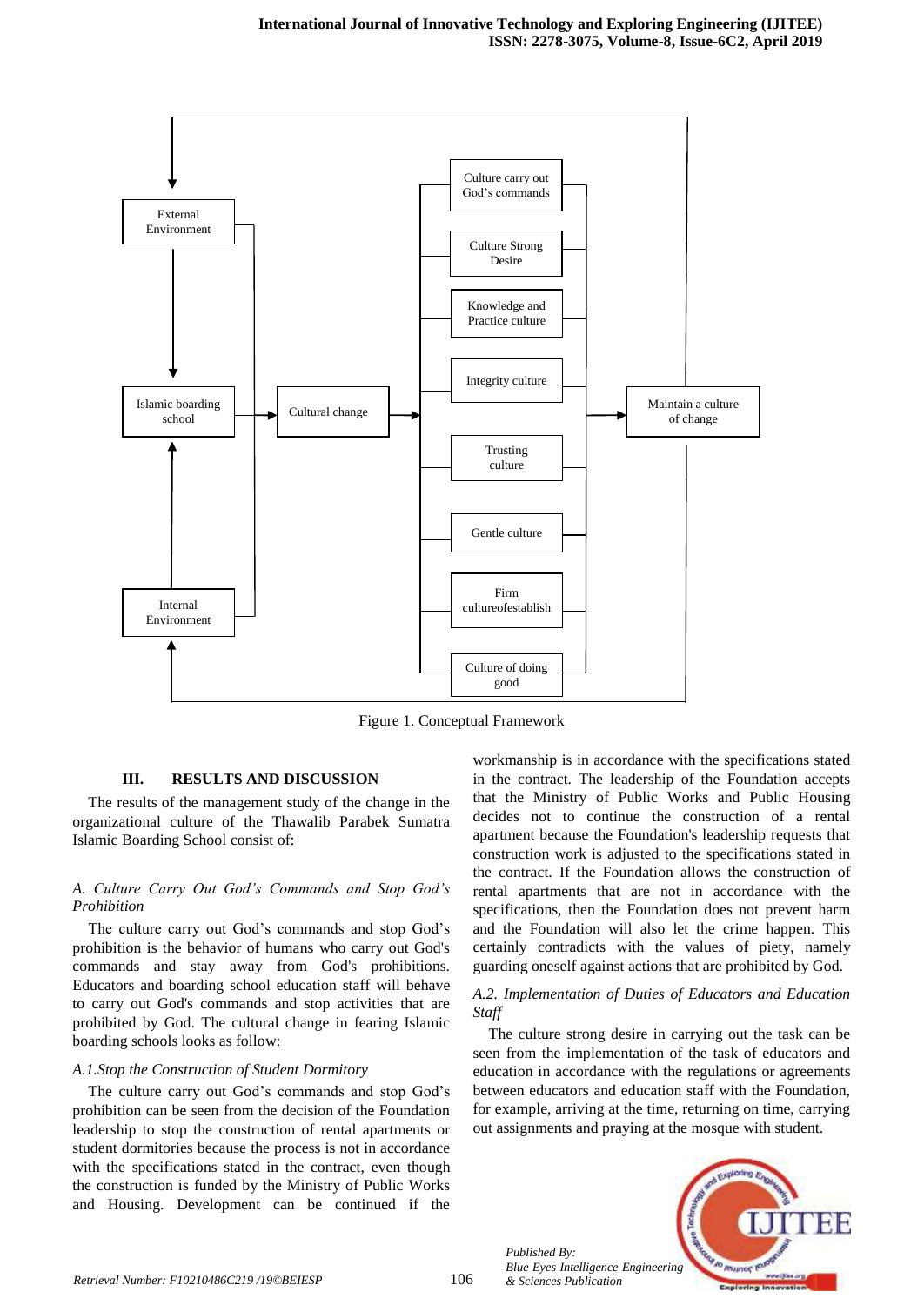#### *A.3. Behavior of Student*

The behavior of the student in dressing includes closes their genitals, coming on time to the boarding school's dormitory, following the learning process well, going home on time, performing prayers and fasting on Mondays and Thursdays and other worship, illustrating that the students work on Allah's commands and stay away from His prohibitions.

## *A.4. Cooperation Between the Foundation and Islamic Boarding Schools with Student Parents/Guardian*

Collaboration between the leadership of the Foundation, Islamic Boarding Schools with parents/guardians of the student such as activities inviting parents/guardians of the student to consult, conveying information on the development of student education, listening to input from student parents/guardians in order to improve the implementation of the education process in Sumatra Islamic boarding schools Thawalib Parabek. In the collaboration, it is seen that the activities carried out are worth the piety because they are done to improve the implementation of education.

## *A.5. Refusing to Change Student Values*

The Foundation Leader rejects the idea of the head of the 'madrasa' unit to change the value/grade of the student in the report card, so that the students pass the selection of State University students through invitation channels because they are contrary to the culture carry out God"s commands and stop God"s prohibition that is carrying out God's commands and avoiding God's prohibitions. Changing the grades of student is dishonest acts that are prohibited by God and must be avoided.

## *B. Culture Strong Desire in Carrying Out the Task*

The culture strong desire in carrying out the task is interpreted as a culture of strong desire to carry out the task of developing and achieving the goals of Islamic boarding schools. The change in culture carry out God"s commands and stop God"s prohibition is illustrated as follow:

#### *B.1. Improving Management of Islamic Boarding Schools*

Changes culture strong desire in carrying out can be seen from the hard work of the Foundation's leader to improve education management through activities in formulating strategic plans, formulating vision, mission, goals, objectives, strategies, core value, and quality assurance. Ask each unit head to formulate an annual program of activities and the costs needed, implement the approved program, conduct an evaluation for the improvement of the upcoming program. Conduct teacher enhancement training that begins with the need of assessment so that training is in accordance with the needs of educators and education staff, such as lesson plan training, implementation of learning and evaluation as well as "madrasah" management training for 'madrasah' heads and heads of dormitory units and general section heads. A strong willingness to go forward is shown by the leader of the Foundation from the every day presence from 7:10 until 6:00 a.m. even late at night

## *B.2. Implementation of Duties of Educator and Educational Personnel*

Changes culture carry out God"s commands and stop God"s prohibition are illustrated by the implementation of the duties of educators and education personnel beyond the assigned tasks, such as participating in supervising student to pray in congregation even though there is already a teacher assigned. Provide more time in Islamic boarding schools if there are tasks that must be completed, for example attending meetings and sacrificing holidays to attend training activities. Working in accordance with the task load has not been said to have strong desires, but working beyond the new task burden is said to change the culture carry out God"s commands and stop God"s prohibition.

# *B.3. Islamic Boarding School Cooperation with Student's Parents*

A strong desire can be seen from the collaboration with the parents/guardians of the student by inviting the parents/guardians of the student to come to the boarding school to listen to information on the achievements, the behavior of the student, the student worship and the learning model conducted by the Islamic boarding school and dialogue to obtain input from student parents/guardians to improve the process of organizing education in the Thawalib Parabek Sumatra boarding school, such as inviting student"s parents/guardians to receive monthly report cards.

# *B.4. Management of Educators and Education Personnel*

A culture of strong will or a strong will to change can be seen in the management of educators and education staff carried out by the leader of Islamic boarding schools, starting with planning activities, documentation, selection, orientation, placement and utilization, guidance and development, assessment of work implementation, compensation and dismissal of educators and staff education [5], [6]. In planning the needs an analysis is carried out, setting the formation, setting requirements and forming a committee. Recruitment activities are indicated by the announcement of the formation and registration. Selection activities are carried out through written tests (knowledge tests), interviews (attitude test) and teaching skills tests (microteaching) [7]. Orientation activities are carried out by presenting historical material, regulations, physical environment, social environment, and main tasks. Placement and utilization are based on educational background and providing additional assignments. Coaching and development are carried out through training and promotion. Assessment of work is done in affective way, lesson plan, creativity, and knowledge

Dynamically, a strong organization is a process of cooperation that is compatible and systematic among people in formal and hierarchical ties and acts in accordance with agreed conditions to achieve the goals effectively and efficiently stipulated [8], [9], 10]. As a culture, an organization is a system of meanings that are mutually



*Published By:*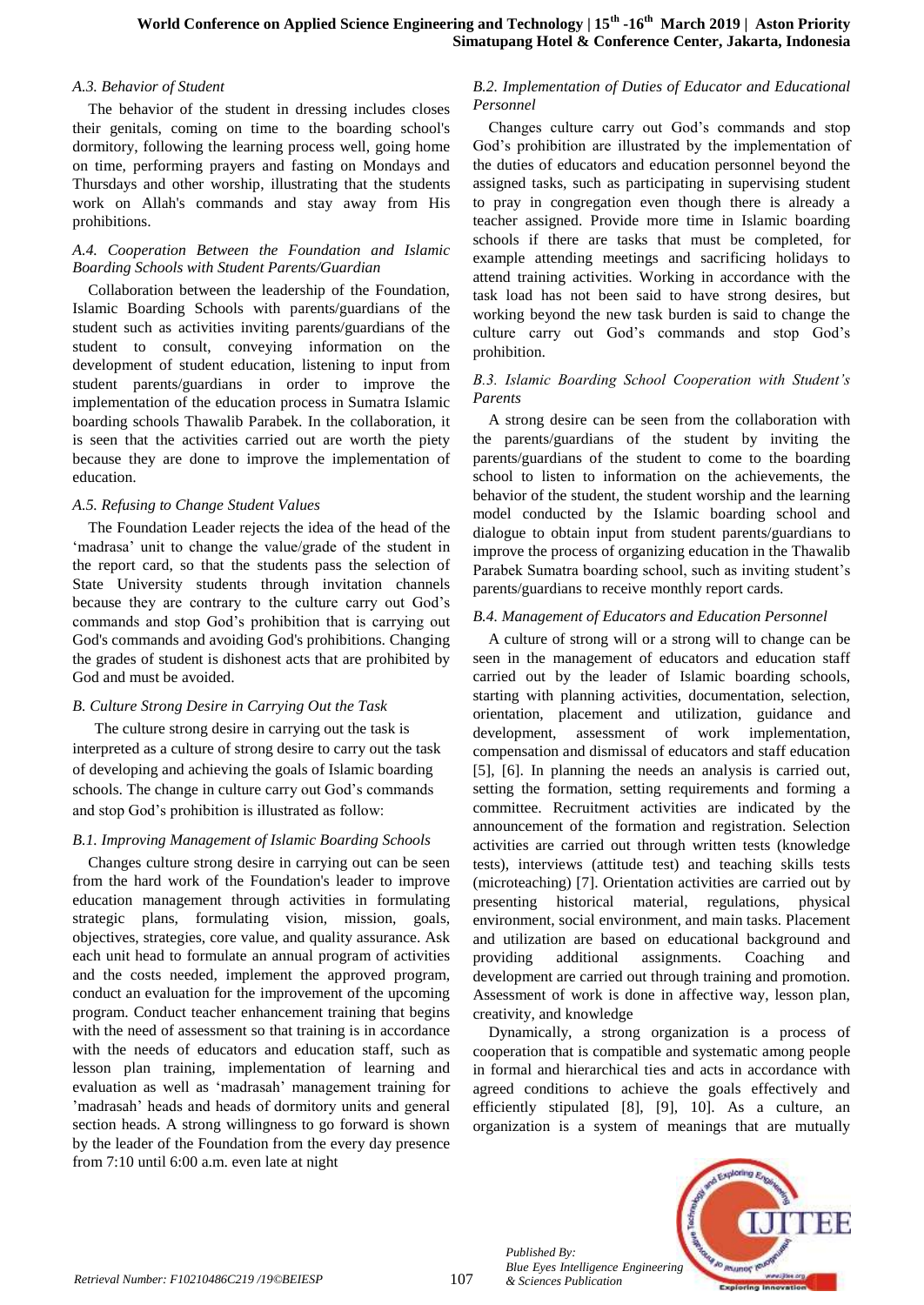followed by its members as a relatively new phenomenon [11]. Culture is an invisible strength behind the apparent things. It is social energy that guides people's behaviors [12], [13]. Therefore, it is an individual "character" that unites, provides meanings, directions, and mobilization, and affects the thoughts, feelings, and actions of organizational members [14], [15], [16], as it is a "spirit and core." Without cultures, an organization will tend to be incomplete and unable to survive [17], [18]. Culture also acts as an instrument that functions as an adaptive and regulative mechanism [19], [20].

Culture has a clear implication for the improvement of performance quality of the school community [21]. Culture causes positive impacts not only on the students but also on the staff of such institutions [22]. Culture is like a spirit for life [23] that affects one's thoughts, feelings, and actions, even every aspect of the school [24]. The research findings of Peters and Waterman [25] also concluded that any organizational change and effect highly depend on the culture of the organization. Still, in this context, Kaplan and Owings [26] also pointed out that "if the culture changes everything changes."

#### *C. Culture has Knowledge and Practice*

Culture of having knowledge and practicing is the culture of Islamic boarding schools that always add knowledge and skills to develop and practice the knowledge and knowledge they have so that they can be role models for students and the surrounding environment. Culture has knowledge and practice can be seen as follow:

#### *C.1. Stop all activities when the Call to Prayer Reverberates*

Stopping all activities at the time of the call to prayer reverberates, then the head of the lodge, the unit leader, the Head of the Public Administration, educators, education staff and student rush to the mosque to pray in congregation. This is a sign of the practice that the prayer at the beginning of time is better than at the end of time, then prayer in the congregation has a reward value of 27 times compared to prayer alone or not in congregation.

#### *C.2. Education and Training of Educators and Education Staff*

Education and training activities of educators and education personnel such as further education, teacher working groups, subject teacher consultations, training, seminars, workshops, and book reviews are an effort to increase the knowledge, knowledge, and skills of educators and education personnel to become experts and skilled in implementing activities. learning.

#### *D. Integrity Culture*

Integrity culture is a culture of responsibility, full participation, keeping promises under any conditions, any where to realize dreams in an effort to develop Islamic boarding schools. The form of the implementation of the integrity culture of Islamic boarding schools is as follow:

#### *D.1. Management of Educators and Education Staff*

Integrity culture can be seen from the activities of educator management and education staff such as not accepting educators and education personnel who do not meet academic and administrative requirements. Dismiss educators and education personnel who apply as candidates for state civil apparatus, foster educators and education personnel through training, seminars, workshops, teacher working groups and subject matter teacher consultations. Give rewards to educators and education staff who excel and provide penalties for violating the rules. Providing decent incentives and trying to increase incentives every year. Provide old-age benefits for educators and education personnel who have entered retirement age.

#### *D.2. Strategic Management of Islamic Boarding Schools*

Changes in civil culture are reflected in strategic management, starting from strategic planning which begins with the determination of vision, mission, goals, core value strategies, quality assurance, operational plans and standard operating procedures (SOP). In the implementation of the management of the Thawalib Parabek Sumatra boarding school operationally every year begins with the preparation of programs, budget and expenditure plans. Preparation of program, budget and expenditure plans are preceded by program evaluation activities and the previous year budget or current year for each unit, then proceed with preemployment and work meetings.

#### *E. Trusting Culture*

Trusting culture is a culture of Islamic boarding schools that always builds, maintains trust in each other and is responsible, as illustrated below:

#### *E.1. Carry Out Duties According to the Mandate*

The leader of the "Syekh" Foundation Ibrahim Musa Parabek carried out his duties as the managing body of the Thawalib Parabek Sumatra boarding school, including planning, implementing and overseeing the development of Islamic boarding schools both physically and nonphysically. Give rewards to outstanding teachers and dismissal penalties from Foundation employees to educators and education personnel who commit violations. The head of the lodge carries out the mandate as the executor of education with the unit leader, starting from planning, organizing, implementing, monitoring and evaluating the provision of education.

## *E.2. The Behavior of Educational Staff in Carrying out the Task*

Security, office boy or cleaning service, financial staff, treasurer, boarding school health, library staff, administrative staff, boarding staff, and educators perform tasks according to the job description specified.

#### *F. Gentle Culture*

Gentle culture is the culture of Islamic boarding schools that are always respect the results of business and respect the contribution of others in the administration of education. Culture is visible in the following activities:

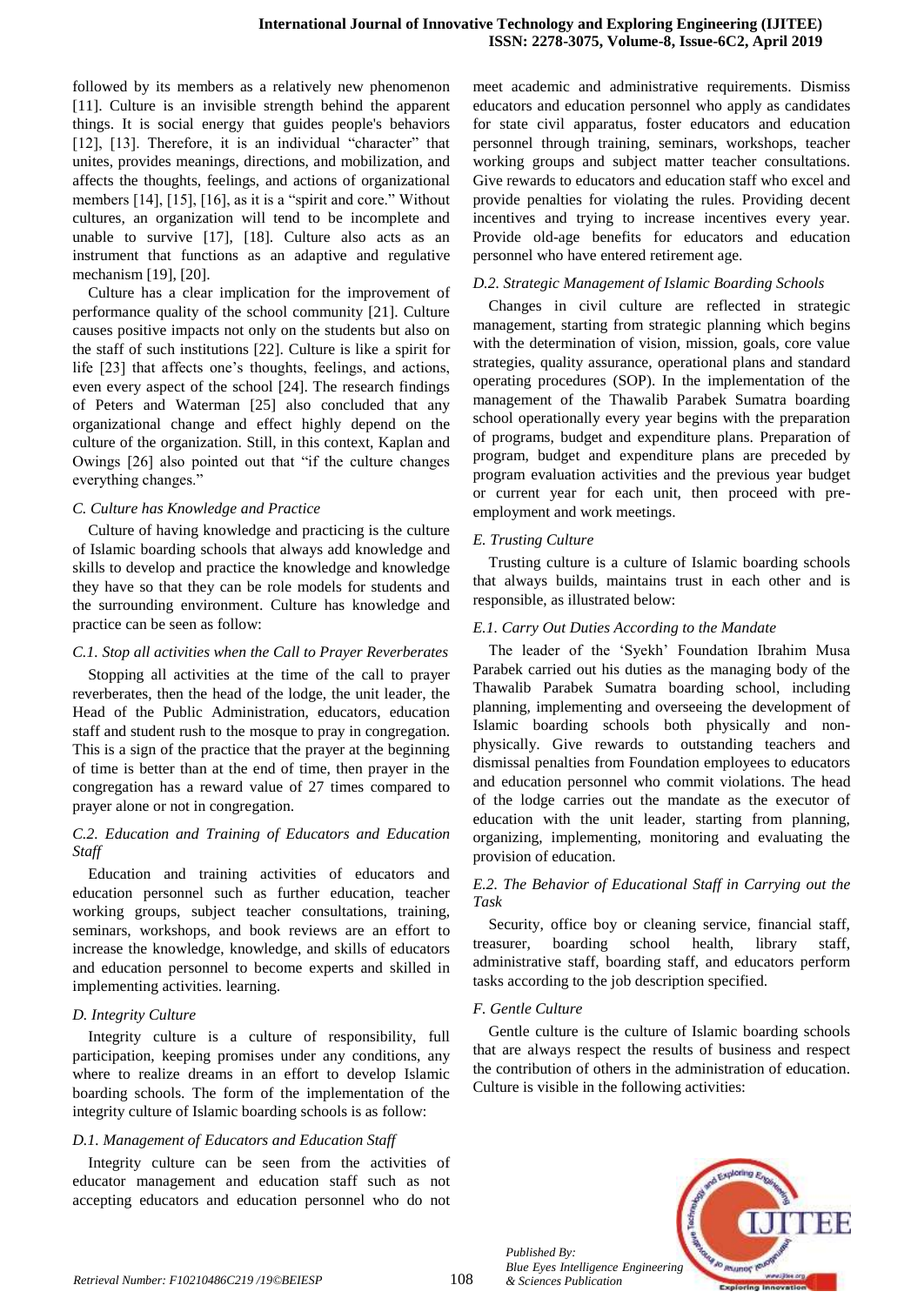#### *F.1. The Orientation of New Student*

Gentle culture can be seen from the implementation of orientation activities for new student, so that student understand the duties, rights, and obligations as student, know the environment so that students are expected to be able to prepare themselves to adapt to the environment of the Sumatra Islamic Boarding School of Thawalib Parabek. The activity of giving information to new student in an effort to introduce student to the new environment is a reflection of meek culture.

#### *F.2. Welcoming the Arrival of Student at the Gate of Islamic Boarding School*

The activity of welcoming the arrival of student at the gate of the Islamic boarding school by the teachers by marching at the gate, greeting every student who came with a smile and friendliness was a cultural illustration of the Thawalib Parabek Sumatra Islamic Boarding School towards student. Student who come in turns greet the teacher and kiss the teacher's hand as a form of respect for the teacher.

#### *F.3. Dealing with Students Who Arrive Late*

Student who arrived late was questioned first by the coordinating discipline teacher why he was too late. Teachers sanction students who are late by choosing trash in the cottage yard and mopping the floor of the local terrace to learn, after that the students are allowed to enter the class. The handling of students who were late by questioning and sanctioning shows a culture of independence in the handling of students who are late.

## *F.4. Appreciating the Contributions of Others*

A gentle culture can also be seen from how to respect the contributions of other parties in developing and building the Sumatra Islamic Boarding School of Thawalib Parabek such as expressing gratitude and prayers for those who have participated in the construction of classrooms as printed on the classroom walls that read "All the praises be to Allâh, This class room was built from donations from Zakiyuddin and Fauziah Jalil. Yes Allah bless them good in the world and in the hereafter amiin".

In psychological theory if a person does a good job and then is given appreciation or appreciation in the form of gratitude, then the individual will tend to repeat the work or action again. Gratitude conveyed by the "Sheikh" Ibrahim Parabek Foundation is an appreciation to donors who have contributed to the development of the Thawalib Parabek Islamic boarding school study room and it is hoped that individuals who have donated can again contribute to the development and development of the Thawalib Parabek Islamic Boarding School.

## *G. Firm Culture of Establishment*

Firm culture of establish is a culture of Islamic boarding schools that accepts and is grateful for what they have and is firm in establishing and developing education.

## *G.1. Firm Culture*

Changes in firm culture can be seen from: (a) maintaining the characteristics of Islamic boarding schools, including yellow book learning and student living in the cottage. (b) Firm in the management of Islamic boarding schools is done by developing long, medium, annual and operational strategic plans, implementing, monitoring and evaluating. Preparation of work plans and budgets for Islamic boarding schools begins with activities to evaluate ongoing activities to improve the implementation of future programs, carry out pre-work meetings and work meetings in the preparation of the annual work program. (c) Firm in carrying out annual programs in accordance with the results of work meetings approved by the Foundation. (d) Firm in giving awards to educators and educational staff who excel and sanction those who violate.

## *G.2. Culture of Doing Good*

Culture of doing good is the culture of Islamic boarding schools that always do good to the community, parents and students. Changes culture of doing good can be seen from the activities: (a) Regular recitation with the community every Monday of the third week of each month, participating in organizing bodies, mourn and pray if there are people in the Islamic boarding school environment who die (b) Providing relief, freeing up payment of donations for the provision of education, finding foster parents and providing scholarships to disadvantaged communities is an illustration culture of doing good that is being built at the Sumatra Thawalib Parabek Islamic Boarding School.

## **IV. CONCLUSION**

Management of organizational culture changes in Islamic boarding schools refers to culture (1) Culture carry out God"s commands and stop God"s prohibition is carrying out activities based on God"s commands and prohibitions, (2) Culture strong desire in carrying out that task which is carrying out all activities with a strong will or desire to achieve results, (3) Culture of having knowledge and practice, that is having knowledge and practicing in the implementation of education, (4) Integrity culture is carrying out tasks honestly, trusting and responsible, (5) Trusting culture is carrying out activities in accordance with regulations, (6) Gentle culture are always respect the results of business and respect the contribution of others, (7) Firm culture of establish is accepts and is grateful for what they have and is firm in establishing and developing education which to maintain the values of Islamic boarding schools and (8) Culture of doing good, which is to do with the community by conducting recitals, and freeing disadvantaged people from donating education.

## **V. ACKNOWLEDGMENT**

The authors wish to express their gratitude to the Minister of Research, Technology and Higher Education – Republic of Indonesia, and Rector of State University of Jakarta for their support.



*Published By: Blue Eyes Intelligence Engineering*